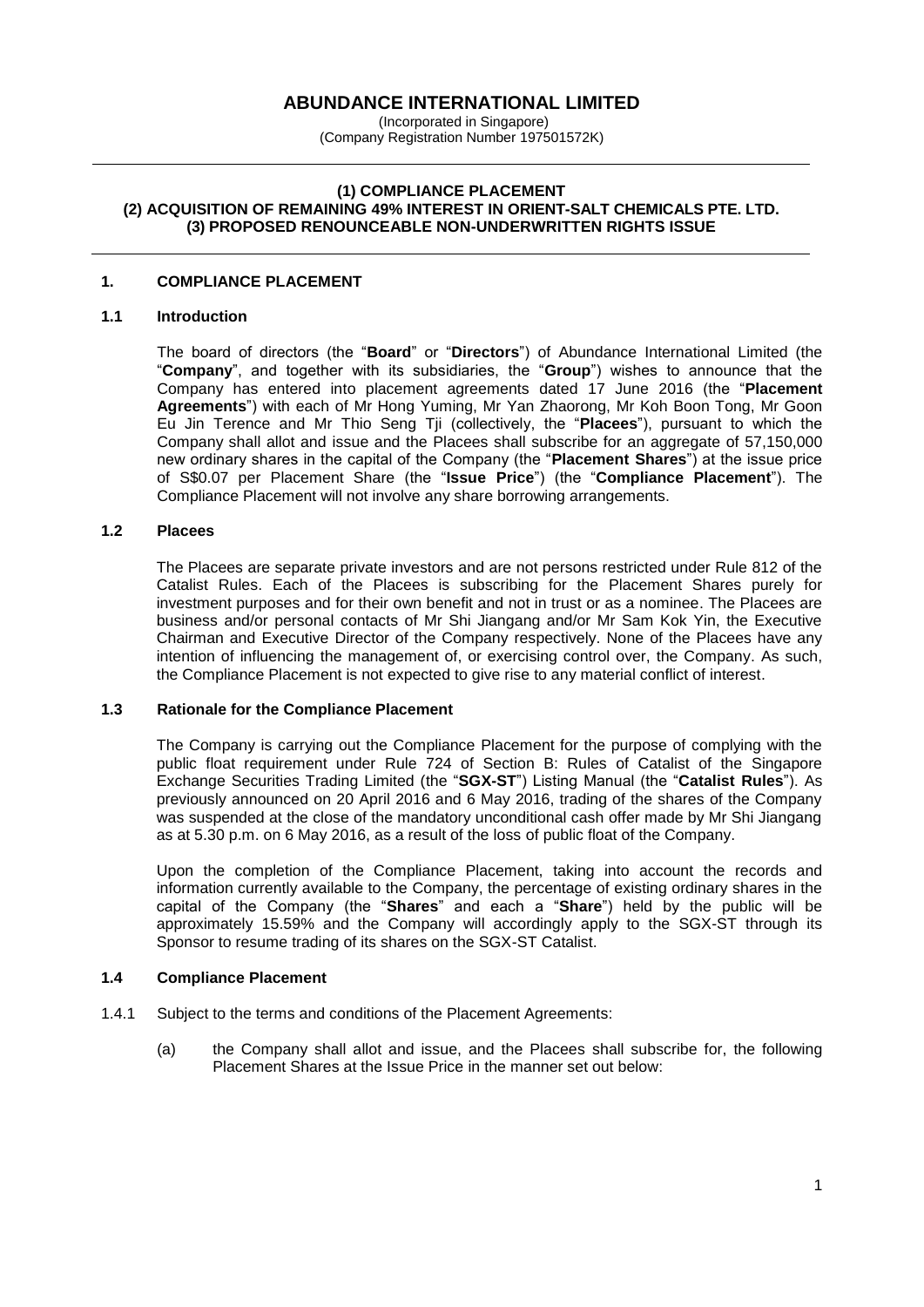| <b>Name of Placee</b>  | <b>Number</b><br>οf | <b>Placement</b> | ℅<br><b>Share</b><br><b>Enlarged</b><br>οf |
|------------------------|---------------------|------------------|--------------------------------------------|
|                        | <b>Shares</b>       |                  | Capital (before completion                 |
|                        |                     |                  | of Rights Issue)                           |
| Mr Hong Yuming         | 25,000,000          |                  | 4.76%                                      |
| Mr Yan Zhaorong        | 25,000,000          |                  | 4.76%                                      |
| Mr Koh Boon Tong       | 2,860,000           |                  | 0.54%                                      |
| Mr Goon Eu Jin Terence | 2,860,000           |                  | 0.54%                                      |
| Mr Thio Seng Tji       | 1,430,000           |                  | 0.27%                                      |

- (b) the aggregate consideration of S\$4,000,500 payable for the Placement Shares shall be satisfied wholly in cash.
- 1.4.2 The Issue Price represents a premium of 40% to the weighted average price for trades done for the Shares on the SGX-ST on 29 April 2016, being the last full market day on which Shares were traded prior to the suspension of trading of the shares.

# **1.5 Conditions Precedent**

Completion of the Compliance Placement shall be conditional upon, *inter alia*:

- (a) approval in-principle for the listing and quotation of the Placement Shares on the SGX-ST Catalist (on conditions, if any, acceptable to the Company and the Placees) having been obtained and remaining in full force and effect and where such approval is given subject to conditions which must be fulfilled on or before the Completion Date (as defined in the Placement Agreements), such conditions being reasonably acceptable to the Placees or fulfilled by the Company, as the case may be;
- (b) the Company obtaining such approval(s) from the Board in connection with the Placement Agreements and the transactions contemplated therein as may be necessary;
- (c) the allotment, issue and subscription of the Placement Shares not being prohibited by any statute, order, rule or regulation promulgated or issued hereafter by any legislative, executive or regulatory body or authority of Singapore; and
- (d) the representations and warranties of the Company in the Placement Agreements being true, accurate and correct in all material respects as if made on the Completion Date, with reference to the then existing circumstances and the Company having performed in all material respects all of its obligations herein to be performed on or before the Completion Date.

### **1.6 Placement Shares**

- 1.6.1 The Placement Shares shall be issued free from all claims, charges, liens and other encumbrances and shall rank *pari passu* in all respects with the Shares existing as at their date of issue except for any dividends, distributions or entitlements the record date of which falls on or before such date of issue of the Placement Shares.
- 1.6.2 The Company will be making an application through the Sponsor to the SGX-ST for the listing of and quotation for the Placement Shares on the SGX-ST Catalist, and will make the necessary announcement upon receipt of the listing and quotation notice from the SGX-ST.

# **1.7 Use of Proceeds**

- 1.7.1 The net cash proceeds from the Compliance Placement (after deducting estimated expenses relating thereto) will be approximately S\$3,981,000 (the "**Compliance Placement Proceeds**"). The Compliance Placement Proceeds will be fully used by the Group for the repayment of amounts owing by the Group previously incurred in relation to its printing business.
- 1.7.2 The Company will make periodic announcements on the use of the Compliance Placement Proceeds as and when the Compliance Placement Proceeds are materially disbursed, and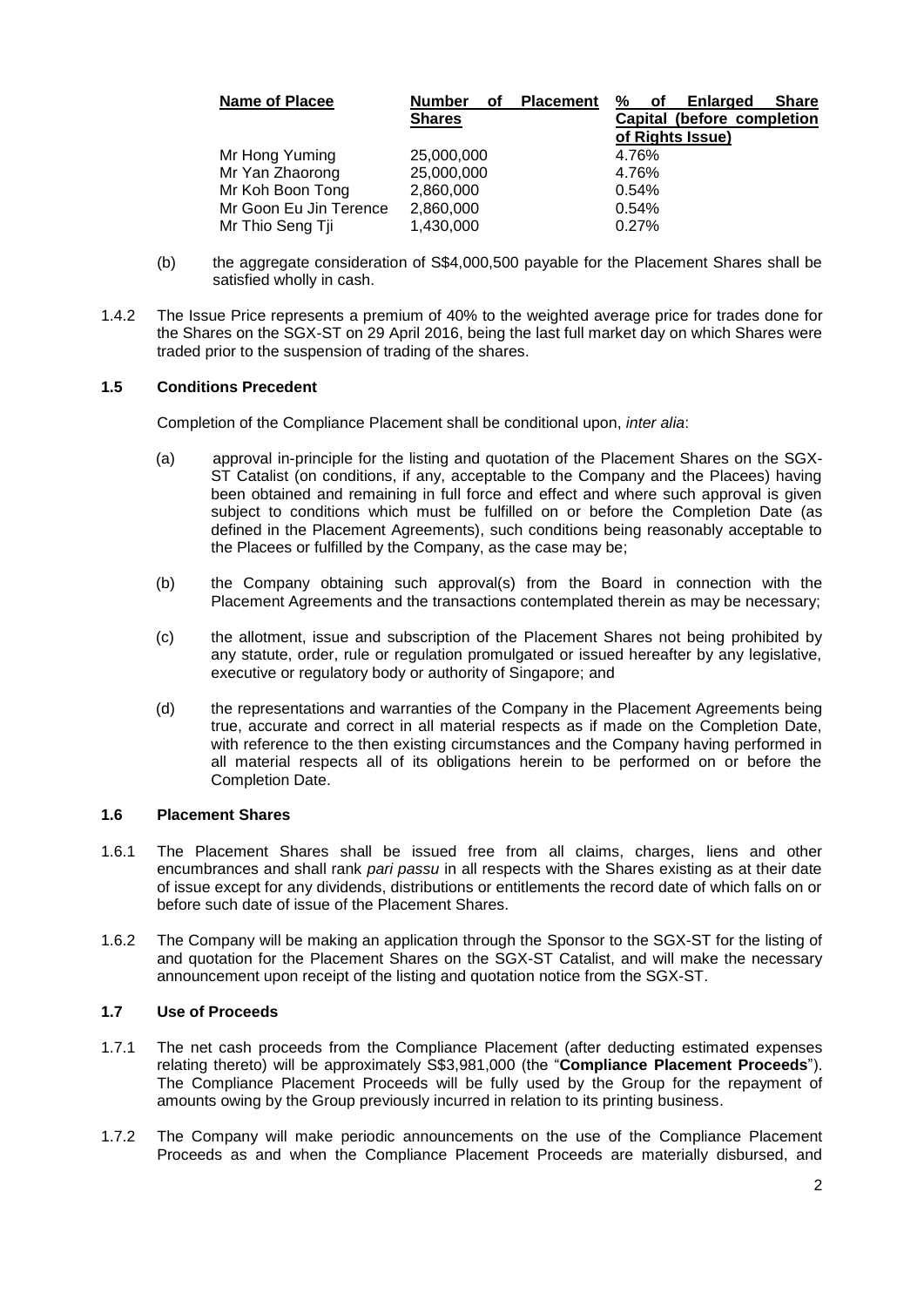provide a status report on the use of the Compliance Placement Proceeds in the Company's annual report. The Company will disclose a breakdown with specific details on the use of Compliance Placement Proceeds for working capital in such announcements and annual reports.

- 1.7.3 The Directors are of the opinion that, having regard to the need to repay amounts owing by the Group previously incurred in relation to its printing business and OSC's requirement for working capital in order to expand and scale up its business to an appropriate level, after taking into consideration:
	- (a) the Group's present bank facilities, the working capital available to the Group is not sufficient to meet its present requirements; and
	- (b) the Group's present bank facilities and the Compliance Placement Proceeds, the working capital available to the Group is not sufficient to meet its present requirements.

As mentioned above, the Company is carrying out the Compliance Placement for the purpose of complying with the public float requirement under Rule 724 of the Catalist Rules. The Company is further proposing to undertake the Rights Issue (as defined in section 3 herein) to improve its cash flow position so as to meet its working capital requirements. Please refer to section 3 of this announcement for details on the Rights Issue.

# **1.8 Authority to Issue the Placement Shares**

- 1.8.1 The Placement Shares will be allotted and issued pursuant to the general share issue mandate obtained from the shareholders of the Company (the "**Shareholders**") at the annual general meeting of the Company for the financial period ended 31 December 2015 held on 29 April 2016 (the "**AGM**") (the "**General Mandate**"). Under the General Mandate, the Directors are authorised to, *inter alia*, issue shares and convertible securities other than on a pro-rata basis, of up to 20% of the total number of issued shares (excluding treasury shares) in the capital of the Company as at the date of the General Mandate, after adjusting for, *inter alia*, new shares arising from the conversion or exercise of convertible securities.
- 1.8.2 As at the date of the General Mandate, the Company had 468,000,000 Shares in issue (the "**Share Capital**"). The Placement Shares represent approximately 12.21% of the Share Capital of the Company and the General Mandate has yet to be utilised since Shareholders' approval for the same had been procured at the AGM. As such, the allotment and issue of the Placement Shares is within the ambit of the General Mandate.
- 1.8.3 The Placement Shares represent approximately 12.21% of the Share Capital as at the date of this announcement, and 10.88% of the share capital of the Company immediately following the completion of the Compliance Placement, being 525,150,000 Shares in the capital of the Company.
- 1.8.4 The completion of the Compliance Placement will not result in the transfer of a controlling interest in the Company under Rule 803 of the Catalist Rules.

## **1.9 No Prospectus or Offer Information Statement**

The Placement Shares are offered to the Placees for subscription by way of a private placement pursuant to an exempted offer under Section 272B of the Securities and Futures Act, Chapter 289 of Singapore. Hence, no prospectus or offer information statement will be lodged with the Monetary Authority of Singapore in connection with the Placement Shares.

### **1.10 Financial Effects of the Compliance Placement**

The *pro forma* financial effects of the Compliance Placement, based on the audited consolidated financial statements of the Company and the Group for the financial period ended 31 December 2015, are set out below. The *pro forma* financial effects are only presented for illustration purposes, and are not intended to reflect the actual future financial situation of the Company or the Group after the Compliance Placement.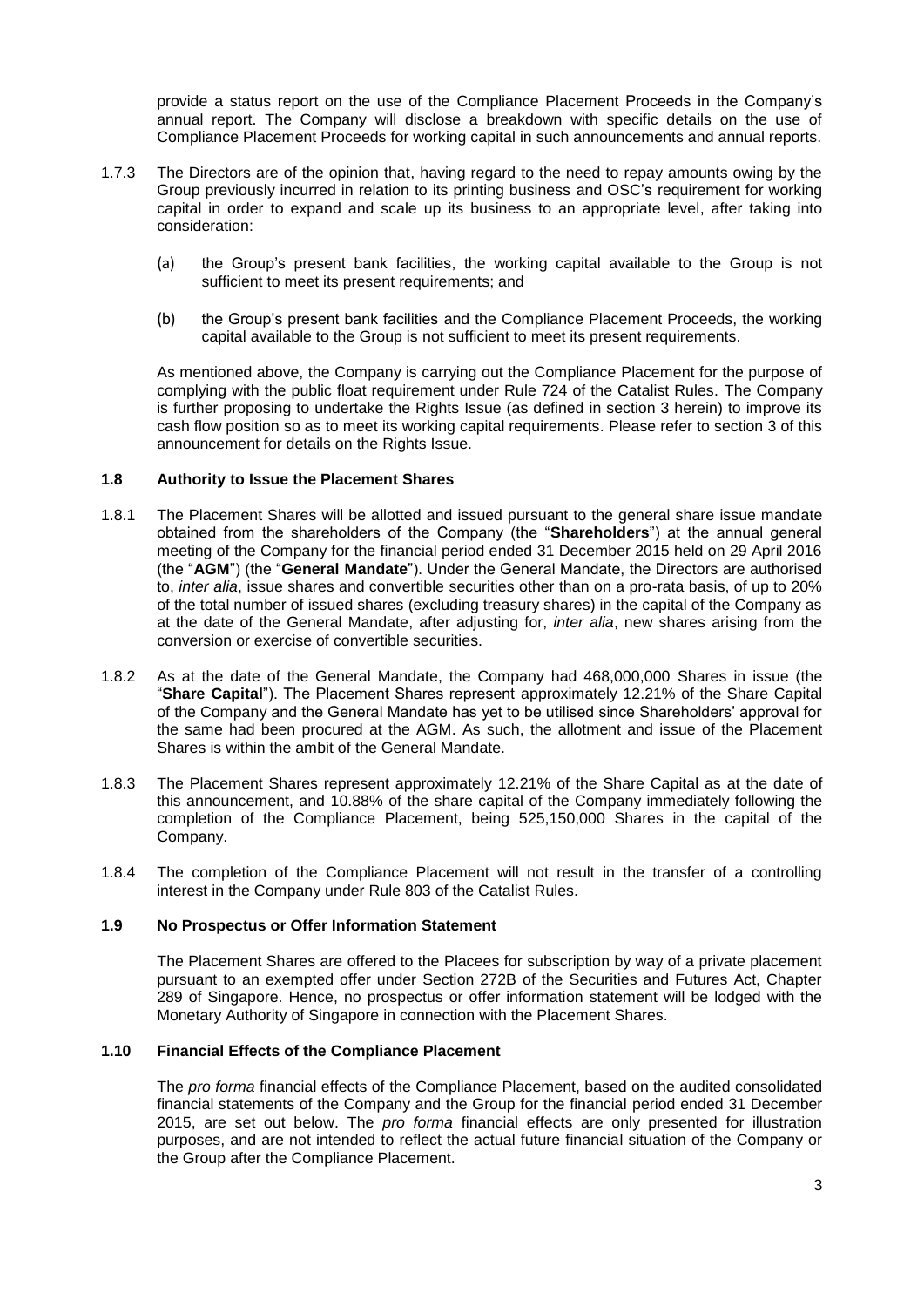# **1.10.1 Share Capital**

|           | <b>As at 31</b><br><b>December</b><br>2015 | <i><b>Immediately</b></i><br>before the<br><b>Compliance</b><br><b>Placement</b> | After the<br><b>Compliance</b><br><b>Placement</b> |
|-----------|--------------------------------------------|----------------------------------------------------------------------------------|----------------------------------------------------|
| Number of |                                            |                                                                                  |                                                    |
| Shares    | 248,000,000                                | $468,000,000^{(1)}$                                                              | 525,150,000                                        |

#### **Note:**

(1) The number of issued shares in the Company increased to 468,000,000 pursuant to the issue of 220,000,000 ordinary shares on 24 March 2016 to Mr Shi Jiangang and Mr Sam Kok Yin, following the automatic conversion of S\$11,000,000 non-transferable bonds due 2016.

#### **1.10.2 Net Tangible Assets**

Assuming that the Compliance Placement had been completed on 31 December 2015, the effect on the net tangible assets ("**NTA**") per share of the Group as at 31 December 2015 would be as follows:

|                                                                                           | As at 31<br>December 2015 | <b>Immediately</b><br>before the<br><b>Compliance</b><br><b>Placement</b> | After the<br><b>Compliance</b><br><b>Placement</b> |
|-------------------------------------------------------------------------------------------|---------------------------|---------------------------------------------------------------------------|----------------------------------------------------|
| Consolidated NTA<br>attributable to the<br>Shareholders<br>(S\$'000)                      | 17,451                    | 17,451                                                                    | 21,434                                             |
| Consolidated NTA<br>per share<br>attributable to<br>the Shareholders<br>(Singapore cents) | 7.04                      | $3.73^{(1)}$                                                              | 4.08                                               |

#### **Note:**

(1) The number of issued shares in the Company increased to 468,000,000 pursuant to the issue of 220,000,000 ordinary shares on 24 March 2016 to Mr Shi Jiangang and Mr Sam Kok Yin, following the automatic conversion of S\$11,000,000 non-transferable bonds due 2016.

#### **1.10.3 Loss per Share**

Assuming that the Compliance Placement had been completed on 1 October 2014, the effect on the loss per share of the Group for the financial period ended 31 December 2015 would be as follows:

|                                                                          | <b>Before the Compliance</b><br><b>Placement</b> | <b>After the Compliance</b><br><b>Placement</b> |
|--------------------------------------------------------------------------|--------------------------------------------------|-------------------------------------------------|
| <b>Consolidated loss</b><br>attributable to<br>Shareholders (net of tax) |                                                  |                                                 |
| (S\$'000)                                                                | 9,236                                            | 9,236                                           |
| Weighted average<br>number of Shares                                     | 468,000,000(1)                                   | $525, 150, 000^{(1)}$                           |
| Consolidated loss per<br>share (Singapore cents)                         | 1.97                                             | 1.76                                            |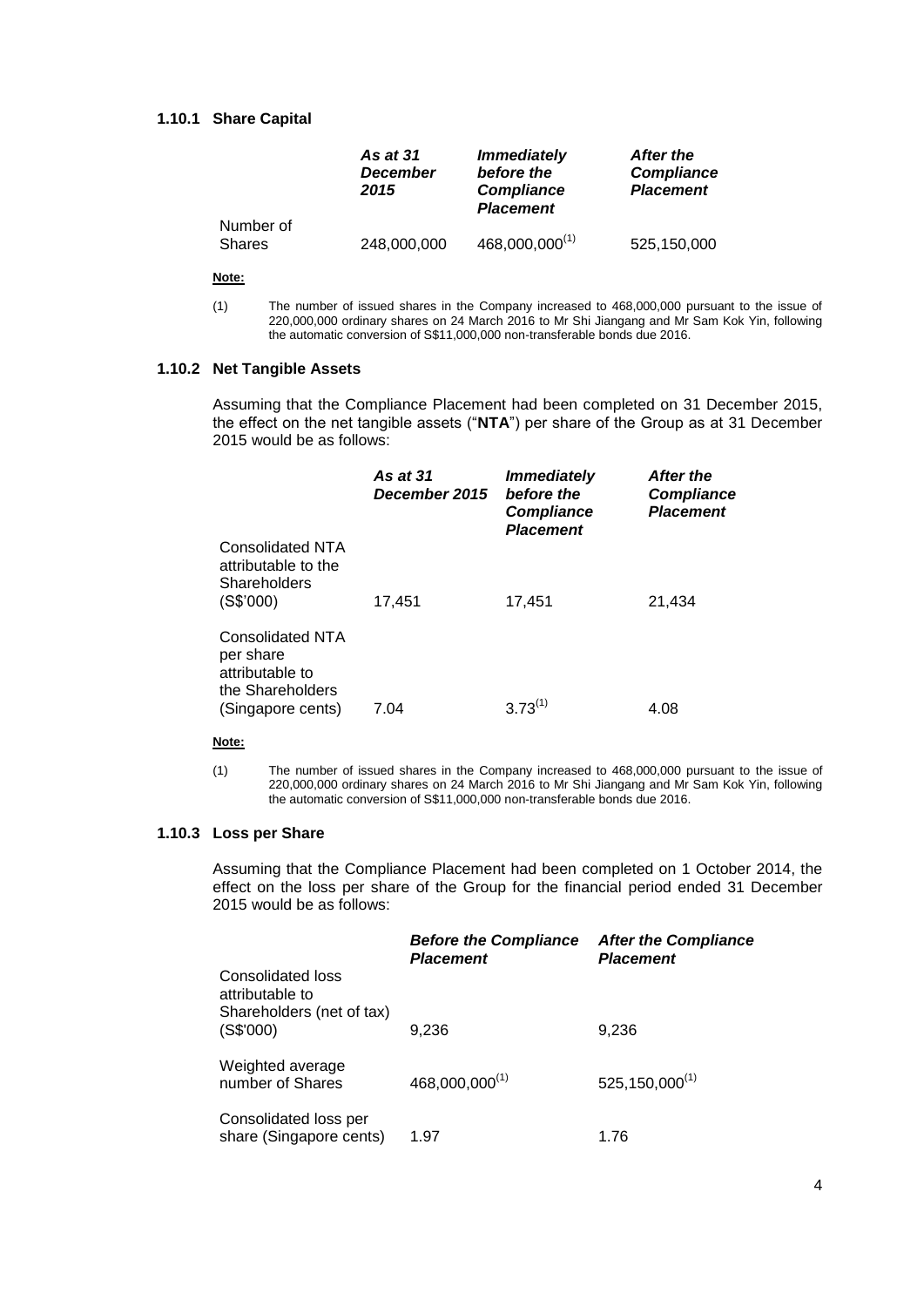### **Note:**

(1) Assuming the issue of 220,000,000 ordinary shares on 24 March 2016 to Mr Shi Jiangang and Mr Sam Kok Yin, following the automatic conversion of S\$11,000,000 non-transferable bonds due 2016, had been completed on 1 October 2014 instead.

# **2. ACQUISITION OF REMAINING 49% INTEREST IN ORIENT-SALT CHEMICALS PTE. LTD.**

# **2.1 Introduction**

- 2.1.1 The Board refers to the Company's announcements dated 2 June 2015, 5 June 2015 and 22 October 2015 relating to, *inter alia*, the incorporation of a new joint venture company, Orient-Salt Chemicals Pte. Ltd. ("**OSC**"), and the joint venture agreement dated 1 June 2015 entered into between the Company and Mr Jiang Hao in respect of OSC (the "**Joint Venture Agreement**"). The Board wishes to announce that the Company has entered into a sale and purchase agreement dated 17 June 2016 (the "**SPA**") with Mr Jiang Hao to acquire his 49% shareholding in OSC (the "**Sale Shares**") (the "**Acquisition**"). Upon completion of the Acquisition, OSC will become a wholly-owned subsidiary of the Company.
- 2.1.2 An extraordinary general meeting ("**EGM**") to seek the approval of the Shareholders for the Acquisition will be convened in due course.

# **2.2 Information on OSC**

- 2.2.1 As previously announced by the Company, OSC was incorporated as a joint venture company on 5 June 2015, as part of the Group's diversification into the business of chemical trading.
- 2.2.2 As at the date hereof, OSC has a paid-up and issued share capital of S\$12,000,000 divided into 12,000,000 ordinary shares. Mr Jiang Hao currently holds 5,880,000 shares in OSC, representing 49% of the share capital of OSC. The Company currently holds 6,120,000 shares in OSC, representing 51% of the share capital of OSC. The current directors of OSC are Mr Sam Kok Yin, Mr Shi Jiangang and Mr Jiang Hao. This board composition will remain unchanged upon completion of the Acquisition.

### **2.3 Rationale of the Acquisition**

From January 2016, OSC has started the business of chemical trading. To date, it has done more than US\$12,000,000 in value of sales relying only on its paid up capital of S\$12,000,000 and loans from Mr Shi Jiangang and Mr Sam Kok Yin. Management has been speaking to several banks for letters of credit facilities for OSC and the results thus far have been encouraging. However, it is anticipated that the Company will have to provide a corporate guarantee and/or mortgage its industrial property as security for such facilities from the banks. Therefore, the Board is of the view that it is in the best interest of the Company to acquire the remaining 49% of the share capital of OSC and make OSC a wholly-owned subsidiary of the Company, given the operating track record so far, and taking into account the fact that the Company will have to fully stand behind any bank facilities granted to OSC. This would allow the Company to obtain the full benefit, instead of just 51%, of the financial performance of OSC.

# **2.4 Key Terms of the Acquisition**

# **2.4.1 Consideration**

The consideration for the Sale Shares shall be S\$5,880,000 (the "**Consideration**") and was arrived at based on the amount contributed by Mr Jiang Hao to the issued share capital of OSC. No independent valuation was commissioned on the Sale Shares. Based on the audited consolidated financial statements of the Company and the Group for the financial period ended 31 December 2015, the NTA value of the Sale Shares was S\$5,821,415.

The Consideration shall be satisfied on completion of the Acquisition by the issue and allotment to Mr Jiang Hao (and/or such other parties as he may nominate) of an aggregate of 117,600,000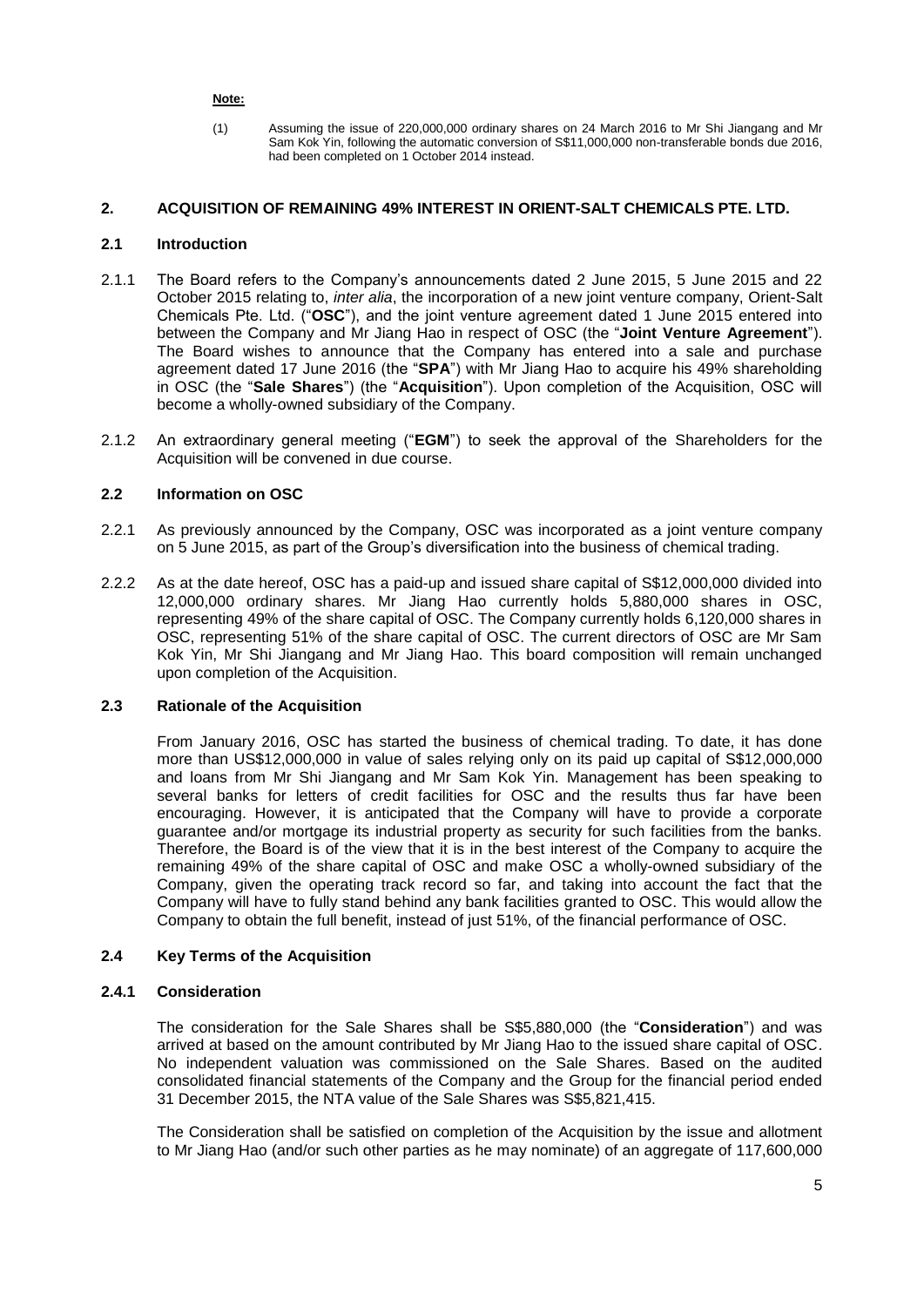new Shares in the Company (the "**Consideration Shares**") at an issue price of S\$0.05 per Consideration Share. The issue price of the Consideration Shares is equal to the weighted average price for trades done for the Shares on the SGX-ST on 29 April 2016, being the last full market day on which Shares were traded prior to the suspension of trading of the Shares.

On the issue and allotment of the Consideration Shares, the Consideration Shares shall be credited as fully-paid and shall rank *pari passu* in all respects with the then existing Shares in the Company, save for any dividends, rights, allotments or any distributions, the record date of which falls before the date of completion of the Acquisition (the "**Completion Date**").

# **2.4.2 Conditions Precedent**

Completion of the Acquisition shall be conditional upon, *inter alia*:

- (a) the resolution of the Board having been obtained for the entry into and completion of, the transactions contemplated to be entered into in the SPA;
- (b) to the extent required by the Catalist Rules and/or applicable laws, the approval of the Shareholders having been obtained for the entry into and completion of, the transactions contemplated to be entered into in the SPA;
- (c) all necessary consents, approvals and waivers of the relevant authorities having jurisdiction over the transactions contemplated in the SPA (whether in Singapore or elsewhere), financial institutions or other third parties having been obtained, including without limitation the approval in-principle of SGX-ST being obtained by the Company for the listing and quotation of the Consideration Shares on the SGX-ST Catalist, such consents, approvals and waivers not having been amended or revoked before the Completion Date, and to the extent that such consents, approvals and waivers are subject to any conditions required to be fulfilled before the Completion Date, all such conditions having been duly so fulfilled;
- (d) the parties to the SPA not having received notice of any injunction or other order, directive or notice restraining or prohibiting the consummation of the transactions contemplated by the SPA, and there being no action seeking to restrain or prohibit the consummation thereof, or seeking damages in connection therewith, which is pending or any such injunction, other order or action which is threatened; and
- (e) there being no delisting of the existing Shares of the Company from the SGX-ST prior to the Completion Date.

### **2.4.3 Termination of Joint Venture Agreement**

Pursuant to the SPA, in consideration of and subject to completion of the Acquisition, the Joint Venture Agreement shall automatically terminate and be of no further effect, and each of the Company and Mr Jiang Hao shall not have any claim against each other pursuant to the Joint Venture Agreement, save in respect of any accrued rights or liabilities under the Joint Venture Agreement and/or any claim arising from antecedent breach of the terms thereof.

### **2.5 Catalist Rules**

2.5.1 Under Chapter 10 of the Catalist Rules, an acquisition will be classified as a "major transaction" if any of the relative figures calculated on the bases set out in Rule 1006 of the Catalist Rules exceeds 75% but is less than 100% and if so, Shareholders' approval must be obtained for the "major transaction".

The relative figures computed on the bases set out in Rule 1006 of the Listing Manual in respect of the Acquisition are set out below.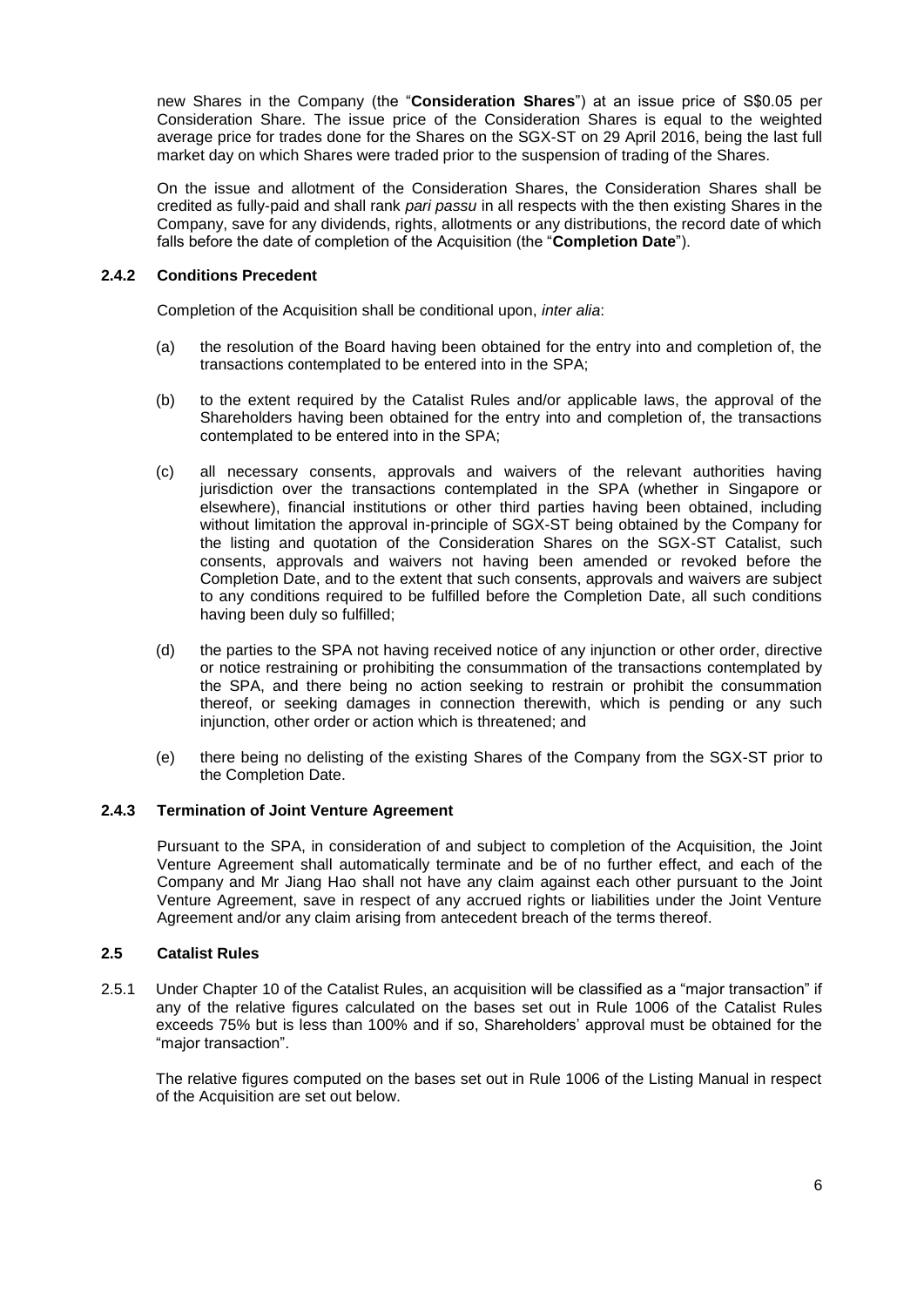| <b>Rule</b>                                                                                                                                                                                                     | <b>Relative Figure</b>                                                  |
|-----------------------------------------------------------------------------------------------------------------------------------------------------------------------------------------------------------------|-------------------------------------------------------------------------|
| Rule $1006(a)$ – the net asset value of the assets to<br>be disposed of, compared with the Group's net asset<br>value                                                                                           | Not applicable as this is not a<br>disposal of assets                   |
| Rule $1006(b)$ – the net profits attributable to the<br>assets acquired, compared with the Group's net<br>profits                                                                                               | Not meaningful <sup>(1)</sup>                                           |
| Rule $1006(c)$ – the aggregate value<br>of the<br>consideration given or received, compared with the<br>Company's market capitalisation based on the total<br>number of issued shares excluding treasury shares | $25.13\%^{(2)}$                                                         |
| Rule $1006(d)$ – the number of equity securities issued<br>by the Company as consideration for an acquisition,<br>compared with the number of equity securities<br>previously in issue                          | $25.13\%^{(3)}$                                                         |
| Rule $1006(e)$ – the aggregate volume or amount of<br>proved and probable reserves to be disposed of,<br>compared with the Group's proved and probable<br>reserves                                              | Not applicable as the Company is<br>not a mineral, oil and gas company. |

### **Notes:**

- (1) Based on the audited financial statements of the Company for the financial period ended 31 December 2015, the net loss of the Group was approximately S\$9,295,000. Based on the unaudited financial statements of OSC for the financial period ended 31 December 2015, the net loss attributable to the assets acquired was approximately S\$61,000.
- (2) The Consideration of S\$5,880,000 is compared against the Company's market capitalisation of S\$23,400,000, which is computed based on 468,000,000 Shares in issue and the closing price of S\$0.05 per share transacted on 29 April 2016, being the last market day on which trade in the Shares was recorded preceding the suspension of trade of the Company's Shares on 9 May 2016. The value of the Consideration was used in this computation as the value of the Consideration is higher than the net asset value of the Sale Shares.
- (3) The number of Consideration Shares, being 117,600,000, is compared against 468,000,000 Shares currently in issue in the share capital of the Company.

As the relative figures computed on the bases set out in Rule 1006(c) and Rule 1006(d) exceed 5% but do not exceed 75%, the Acquisition constitutes a discloseable transaction pursuant to Chapter 10 of the Catalist Rules.

2.5.2 Section 161 of the Companies Act (Cap. 50 of Singapore), the Constitution and Rules 805 and 806 of the Catalist Rules provide that an issuer must obtain the prior approval of Shareholders in general meeting for the issue of new shares in the Company, unless such shares are issued under a general mandate obtained from Shareholders in general meeting. The issuance of the Consideration Shares on completion of the Acquisition would exceed the ambit of the existing General Mandate. As such, the Company will not be relying on the General Mandate and will instead be seeking a separate specific approval of Shareholders for the issue of the Consideration Shares, for purposes of Section 161 of the Companies Act, the Constitution and Rules 805 and 806 of the Catalist Rules.

The Consideration Shares represent approximately 25.13% of the Share Capital as at the date of this announcement, and 18.30% of the enlarged issued share capital of the Company comprising 642,750,000 Shares on completion of the Compliance Placement and completion of the Acquisition (assuming the Company does not otherwise issue any new Shares from the date of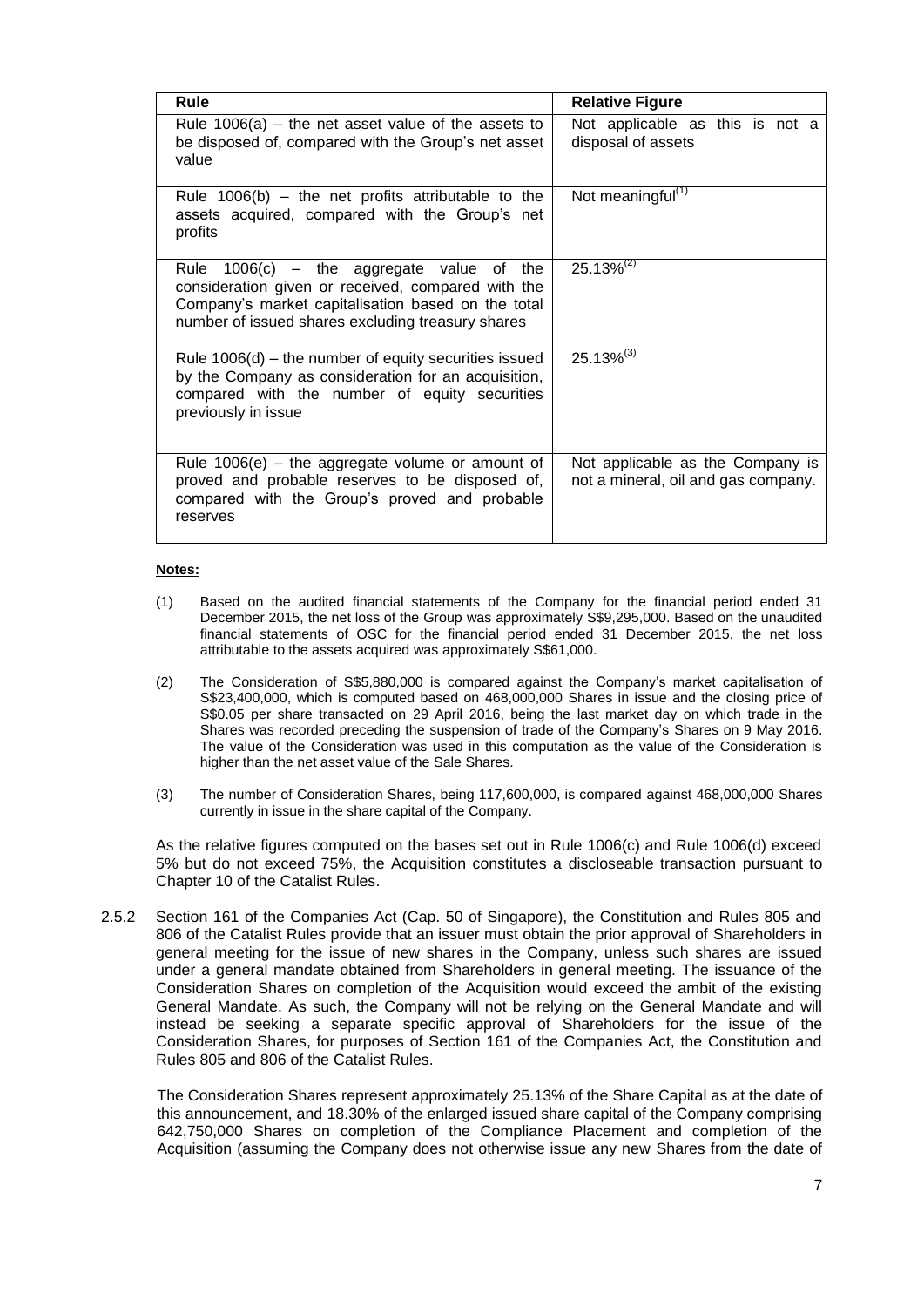this announcement up to completion of the Compliance Placement and completion of the Acquisition).

2.5.3 Rule 803 of the Catalist Rules provides that an issuer must not issue securities to transfer a controlling interest without prior approval of Shareholders in general meeting. The issue of the Consideration Shares to Mr Jiang Hao (and/or such other parties as he may nominate) may constitute a transfer of a controlling interest in the Company to Mr Jiang Hao, and is hence subject to the approval of the Shareholders for the purposes of Rule 803 of the Catalist Rules.

## **2.6 Financial Effects of the Acquisition**

The *pro forma* financial effects of the Acquisition, based on the audited consolidated financial statements of the Company and the Group for the financial period ended 31 December 2015 and assuming the completion of the Compliance Placement, are set out below. The *pro forma*  financial effects are only presented for illustration purposes, and are not intended to reflect the actual future financial situation of the Company or the Group after the Acquisition.

#### **2.6.1 Share Capital**

|                            | <b>As at 31</b><br><b>December</b><br>2015 | <b>Immediately</b><br>before the<br><b>Acquisition</b> | After the<br><b>Acquisition</b> |
|----------------------------|--------------------------------------------|--------------------------------------------------------|---------------------------------|
| Number of<br><b>Shares</b> | 248,000,000                                | $525, 150,000^{(1)}$                                   | 642,750,000                     |

#### **Note:**

(1) The number of issued shares in the Company increased to 525,150,000 pursuant to the issue of 220,000,000 ordinary shares on 24 March 2016 to Mr Shi Jiangang and Mr Sam Kok Yin, following the automatic conversion of S\$11,000,000 non-transferable bonds due 2016 and assuming the completion of the Compliance Placement.

### **2.6.2 Net Tangible Assets**

Assuming that the Acquisition had been completed on 31 December 2015, the effect on the net tangible assets ("**NTA**") per share of the Group as at 31 December 2015 would be as follows:

|                                                                                                  | <b>As at 31</b><br>December 2015 | <b>Immediately</b><br>before the<br><b>Acquisition</b> | After the<br><b>Acquisition</b> |
|--------------------------------------------------------------------------------------------------|----------------------------------|--------------------------------------------------------|---------------------------------|
| <b>Consolidated NTA</b><br>attributable to the<br>Shareholders<br>(S\$'000)                      | 17,451                           | 21,434                                                 | 27,250                          |
| <b>Consolidated NTA</b><br>per share<br>attributable to<br>the Shareholders<br>(Singapore cents) | 7.04                             | $4.08^{(1)}$                                           | 4.24                            |

#### **Note:**

.

(1) The number of issued shares in the Company increased to 525,150,000 pursuant to the issue of 220,000,000 ordinary shares on 24 March 2016 to Mr Shi Jiangang and Mr Sam Kok Yin, following the automatic conversion of S\$11,000,000 non-transferable bonds due 2016 and assuming the completion of the Compliance Placement.

### **2.6.3 Earnings per Share**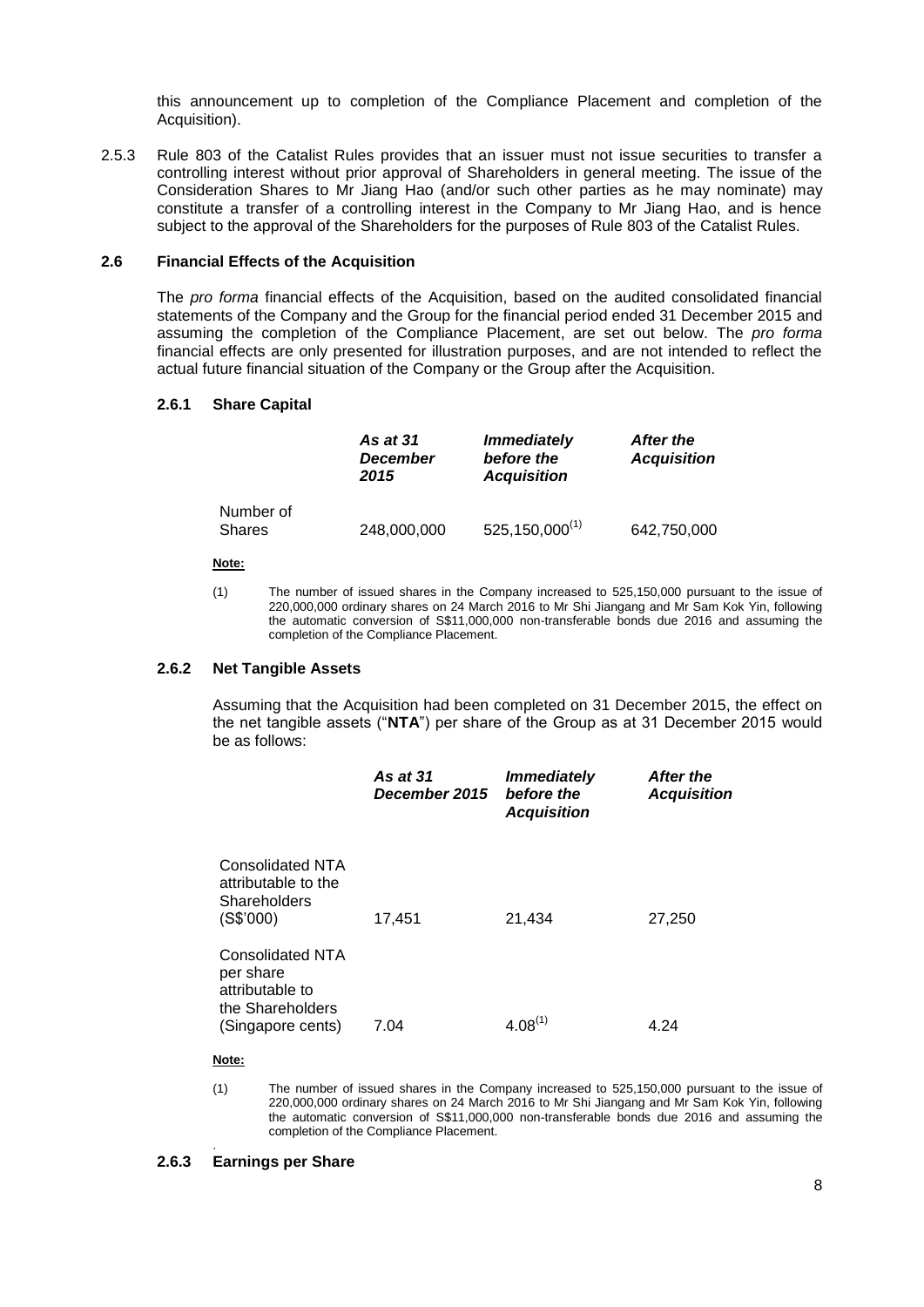Assuming that OSC had been incorporated on 1 October 2014 and the Acquisition had been completed on 1 October 2014, the effect on the loss per share of the Group for the financial period ended 31 December 2015 would be as follows:

# *Before the Acquisition After the Acquisition*

| Consolidated loss<br>attributable to<br>Shareholders (net of tax)<br>(S\$'000) | 9.236                 | 9.294       |
|--------------------------------------------------------------------------------|-----------------------|-------------|
| Weighted average<br>number of Shares                                           | $525, 150, 000^{(1)}$ | 642,750,000 |
| Consolidated loss per<br>share (Singapore cents)                               | 1.76                  | 1.45        |

#### **Note:**

(1) Assuming the issue of 220,000,000 ordinary shares on 24 March 2016 to Mr Shi Jiangang and Mr Sam Kok Yin, following the automatic conversion of S\$11,000,000 non-transferable bonds due 2016, had been completed on 1 October 2014 instead and assuming the completion of the Compliance Placement.

### **2.7 Service Agreements**

As at the date of this announcement, no person is proposed to be appointed as a Director of the Company under the SPA in connection with the Acquisition.

# **3. PROPOSED RENOUNCEABLE NON-UNDERWRITTEN RIGHTS ISSUE**

### **3.1 Introduction**

- 3.1.1 The Directors wish to further announce that the Company proposes to undertake a renounceable non-underwritten rights issue (the "**Rights Issue**") of up to S\$12,855,000 in principal amount (the "**Principal Amount**") of zero coupon bonds due 2020 (the "**Bonds**") with principal amount of S\$0.02 for each Bond, with up to 642,750,000 free detachable European warrants (the "**Warrants**"), with each Warrant carrying the right to subscribe for one new Share (the "**New Share**") at an exercise price of S\$0.02 for each New Share (the "**Exercise Price**"), on the basis (the "**Rights Issue Basis**") of one Bond of principal amount S\$0.02 each with one free Warrant for every existing Share in the capital of the Company held by the Entitled Shareholders (as defined in paragraph 3.3 of this announcement) as at a books closure date to be determined by the Directors (the "**Books Closure Date**"), fractional entitlements to be disregarded. The issue price of the Bonds will comprise 80 per cent. of the Principal Amount and the gross proceeds from the issue of the Bonds is up to S\$10,284,000.
- 3.1.2 An EGM to seek the approval of the Shareholders for the Rights Issue will be convened in due course.

### **3.2 Key Terms of the Rights Issue**

The principal terms of the Rights Issue, the Bonds, the Warrants and the New Shares are summarised below:

### Rights Issue

|           | <b>Basis of Provisional</b> : The Bonds with Warrants are proposed to be offered to |
|-----------|-------------------------------------------------------------------------------------|
| Allotment | Entitled Shareholders on a renounceable basis on the basis                          |
|           | of one Bond of principal amount of S\$0.02 each with one                            |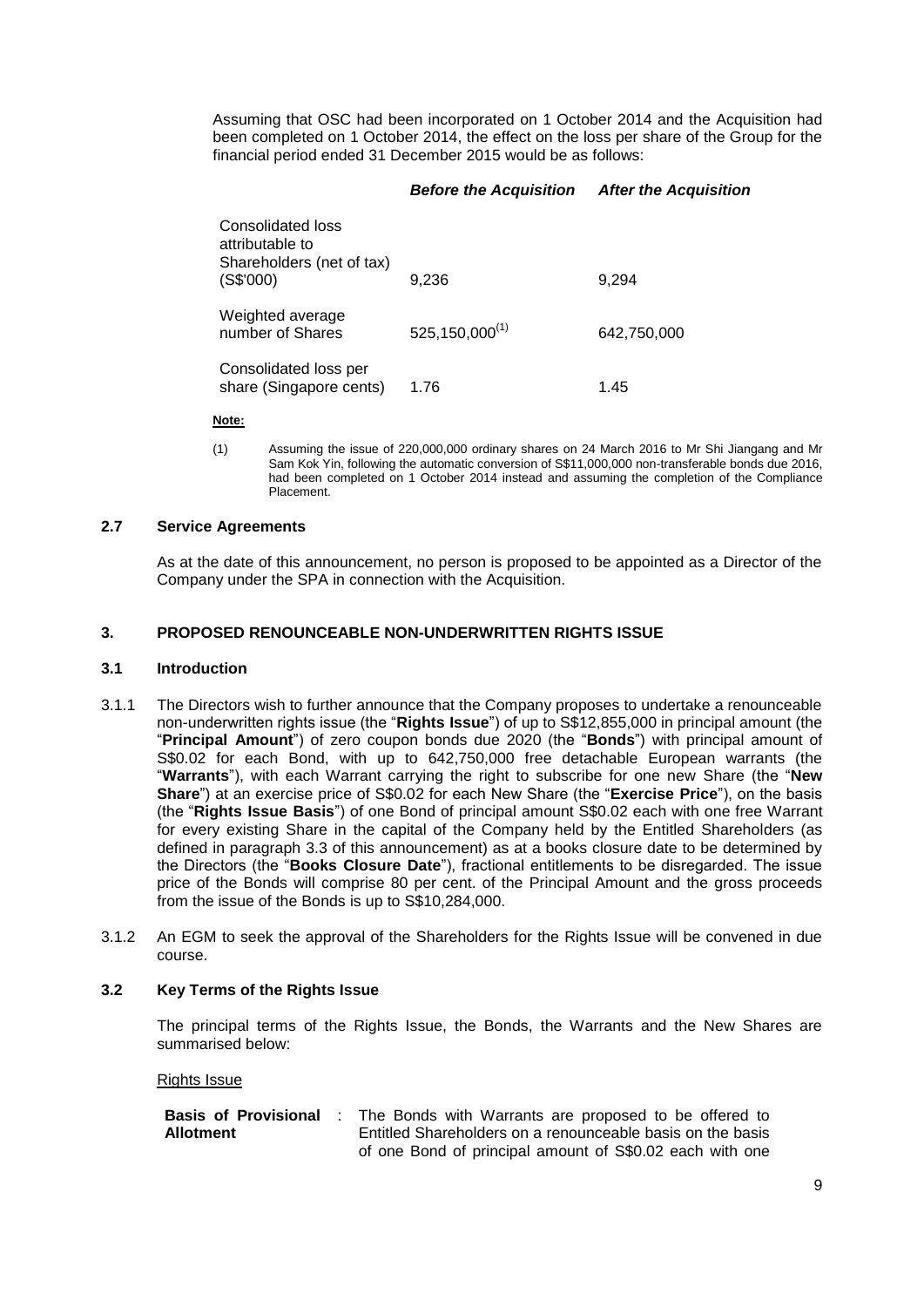|                                                     | free Warrant for every one Share held by Entitled<br>Shareholders as at 5.00 p.m. (Singapore time) on the<br>Date, fractional entitlements<br>Books<br>Closure<br>to<br>be<br>disregarded.                                                                                                                                                                                                                                                                                                       |
|-----------------------------------------------------|--------------------------------------------------------------------------------------------------------------------------------------------------------------------------------------------------------------------------------------------------------------------------------------------------------------------------------------------------------------------------------------------------------------------------------------------------------------------------------------------------|
| <b>Eligibility to</b><br><b>Participate</b>         | Please refer to paragraph 3.3 of this Announcement.                                                                                                                                                                                                                                                                                                                                                                                                                                              |
| The Bonds                                           |                                                                                                                                                                                                                                                                                                                                                                                                                                                                                                  |
| <b>Principal Amount</b>                             | Based on the issued share capital of the Company as at<br>the date of this announcement comprising 468,000,000<br>Shares and assuming the completion of the Compliance<br>Placement and the Acquisition, the Company will issue up<br>to S\$12,855,000 in principal amount of Bonds and up to<br>642,750,000 Warrants (and up to 642,750,000 New<br>Shares upon the exercise of the Warrants, subject to<br>adjustments as described in the section "The Warrants<br>and the New Shares" below). |
| Price<br>of the<br>Issue<br><b>Bonds</b>            | 80 per cent. of the Principal Amount of the Bonds or<br>S\$0.016 for each S\$0.02 of principal amount of Bonds                                                                                                                                                                                                                                                                                                                                                                                   |
| <b>Maturity Date</b>                                | The fourth anniversary of the date of issue of the Bonds<br>(the "Maturity Date")                                                                                                                                                                                                                                                                                                                                                                                                                |
| <b>Interest Rate</b>                                | The Bonds will not bear any interest.                                                                                                                                                                                                                                                                                                                                                                                                                                                            |
| Form and<br><b>Denomination</b>                     | The Bonds will be issued in registered form. A bond<br>certificate (each a "Certificate") will be issued to each<br>bondholder in respect of his/her/its registered holding of<br>Bonds. Each Bond will be numbered serially with an<br>identifying number which will be recorded on the relevant<br>Certificate and in the register of Bondholders which the<br>Company will keep.                                                                                                              |
| <b>Status of Bonds</b>                              | The<br><b>Bonds</b><br>constitute<br>direct,<br>unconditional,<br>and unsecured obligations of the<br>unsubordinated<br>Company and shall at all times rank pari passu and<br>without any preference among themselves. The Company<br>reserves the right to incur further debt and take on further<br>borrowings which rank in priority to the Bonds.                                                                                                                                            |
| <b>Listing Status and</b><br><b>Transferability</b> | The Bonds will not be listed on the SGX-ST. The Bonds<br>are not transferable.                                                                                                                                                                                                                                                                                                                                                                                                                   |
| <b>Redemption</b>                                   | Unless previously redeemed or purchased and cancelled<br>as provided in the terms and conditions of the Bonds, the<br>Company will redeem each Bond at 100 per cent. of its<br>principal amount on the Maturity Date.                                                                                                                                                                                                                                                                            |
| The Warrants and the New Shares                     |                                                                                                                                                                                                                                                                                                                                                                                                                                                                                                  |

**Exercise** Price and : Each Warrant will, subject to the terms and conditions to **Exercise Date** be set out in an instrument constituting the Warrants (the "**Instrument**"), carry the right to subscribe for one New Share at an exercise price of S\$0.02 for each New Share, such Warrant being exercisable on the market day immediately preceding the fourth anniversary of the date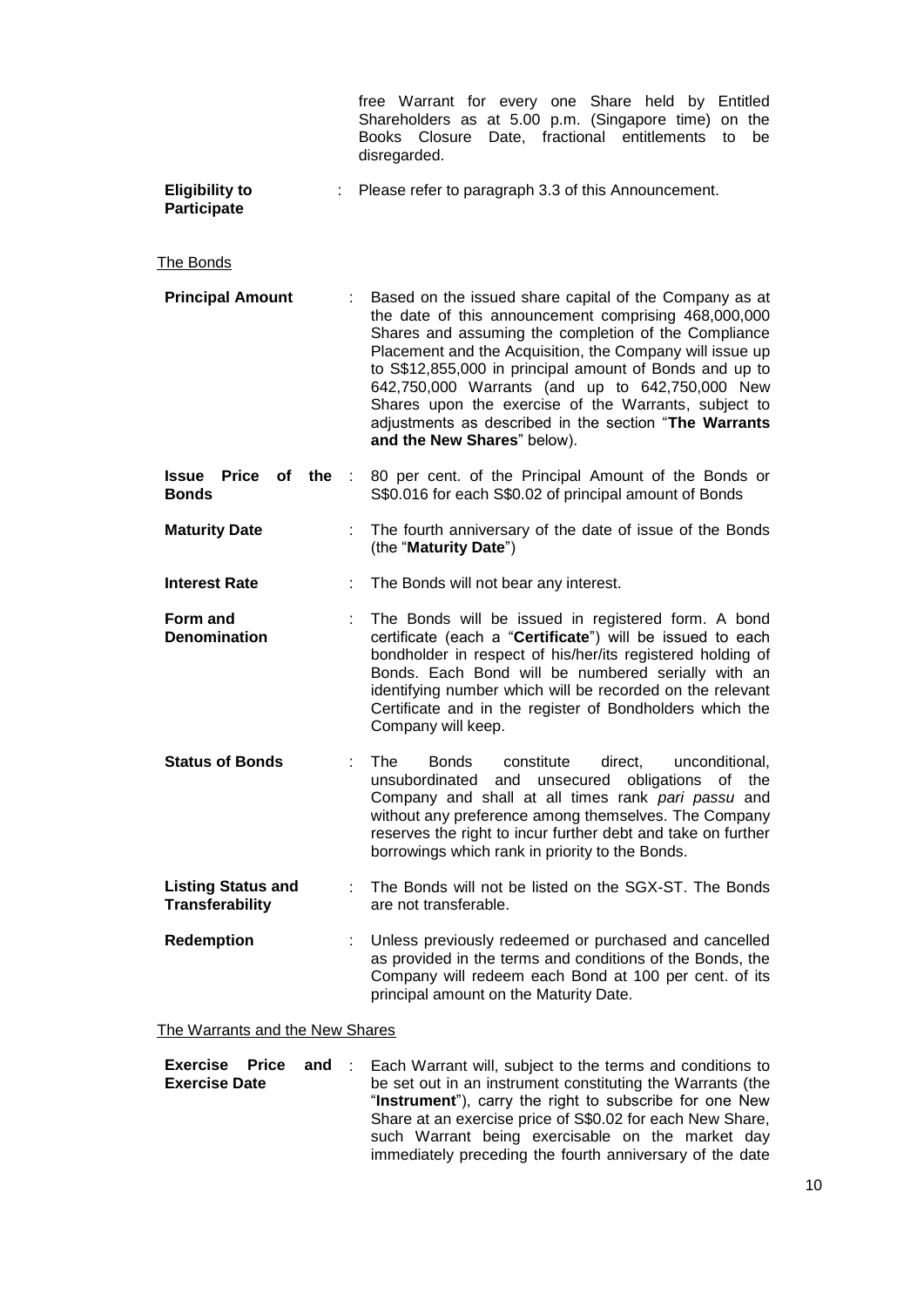|                             | of issue of the Warrants, subject to the terms and<br>conditions of the Warrants as set out in the Instrument<br>(the "Exercise Date"). Holders of the Bonds shall be<br>entitled to set off any amount due to them on the Maturity<br>Date towards payment of the Exercise Price of any<br>Warrants which they hold. More information shall be<br>provided in the Instrument.                       |
|-----------------------------|------------------------------------------------------------------------------------------------------------------------------------------------------------------------------------------------------------------------------------------------------------------------------------------------------------------------------------------------------------------------------------------------------|
|                             | The number of New Shares to be allotted and issued by<br>the Company, pursuant to the full exercise of the<br>Warrants, is 642,750,000 New Shares (assuming the<br>completion of the Compliance Placement and<br>the<br>Acquisition), which represents 100 per cent. of the<br>number of issued Shares in the Company assuming the<br>completion of the Compliance Placement and the<br>Acquisition. |
| Form                        | The Warrants will be issued in registered form and will be<br>traded on a book-entry (scripless) settlement basis on the<br>SGX-ST Catalist upon the listing of and quotation for the<br>Warrants on the SGX-ST Catalist, subject to, inter alia,<br>there being an adequate spread of holdings of the<br>Warrants to provide for an orderly market in the Warrants.                                 |
| <b>Status of New Shares</b> | The New Shares will, upon allotment and issue, rank pari<br>passu in all respects with the then existing Shares for any<br>dividends, rights, allotments or other distributions, the<br>record date for which falls on or after the date of allotment<br>and issue of the New Shares.                                                                                                                |
| <b>Adjustment</b>           | The Exercise Price and/or the number of Warrants to be<br>held by each warrantholder will be subject to adjustments<br>under certain circumstances as set out in the Instrument.<br>Any additional warrants issued pursuant to<br>such<br>adjustment shall rank pari passu with the Warrants and                                                                                                     |

### **3.3 Eligibility of Shareholders to Participate in the Rights Issue**

The Company proposes to provisionally allot by way of rights to all Shareholders who are eligible to participate in the Rights Issue ("**Entitled Shareholders**"), which comprise Entitled Depositors and Entitled Scripholders (both as defined below).

will for all purposes form part of the same series.

Shareholders whose Shares are registered in the name of the Central Depository (Pte) Limited (the "**CDP**") and whose securities accounts with CDP are credited with Shares as at the Books Closure Date (the "**Depositors**") will be provisionally allotted their entitlements on the basis of the number of Shares standing to the credit of their securities account with CDP as at the Books Closure Date. To be "**Entitled Depositors**", Depositors must have registered addresses with CDP in Singapore as at the Books Closure Date or must have, at least three (3) Market Days prior to the Books Closure Date, provided CDP with addresses in Singapore for the service of notices and documents.

Duly completed and stamped transfers (in respect of Shares not registered in the name of CDP) together with all relevant documents of title received up to the Books Closure Date by B.A.C.S Private Limited (the "**Share Registrar**"), will be registered to determine the provisional entitlements of the transferee (the "**Scripholder**"), which term shall include a person who is registered as a holder of Shares and whose share certificates are not deposited with CDP) under the Rights Issue. To be "**Entitled Scripholders**", Scripholders must have registered addresses in Singapore as at the Books Closure Date or must have, at least three (3) Market Days prior to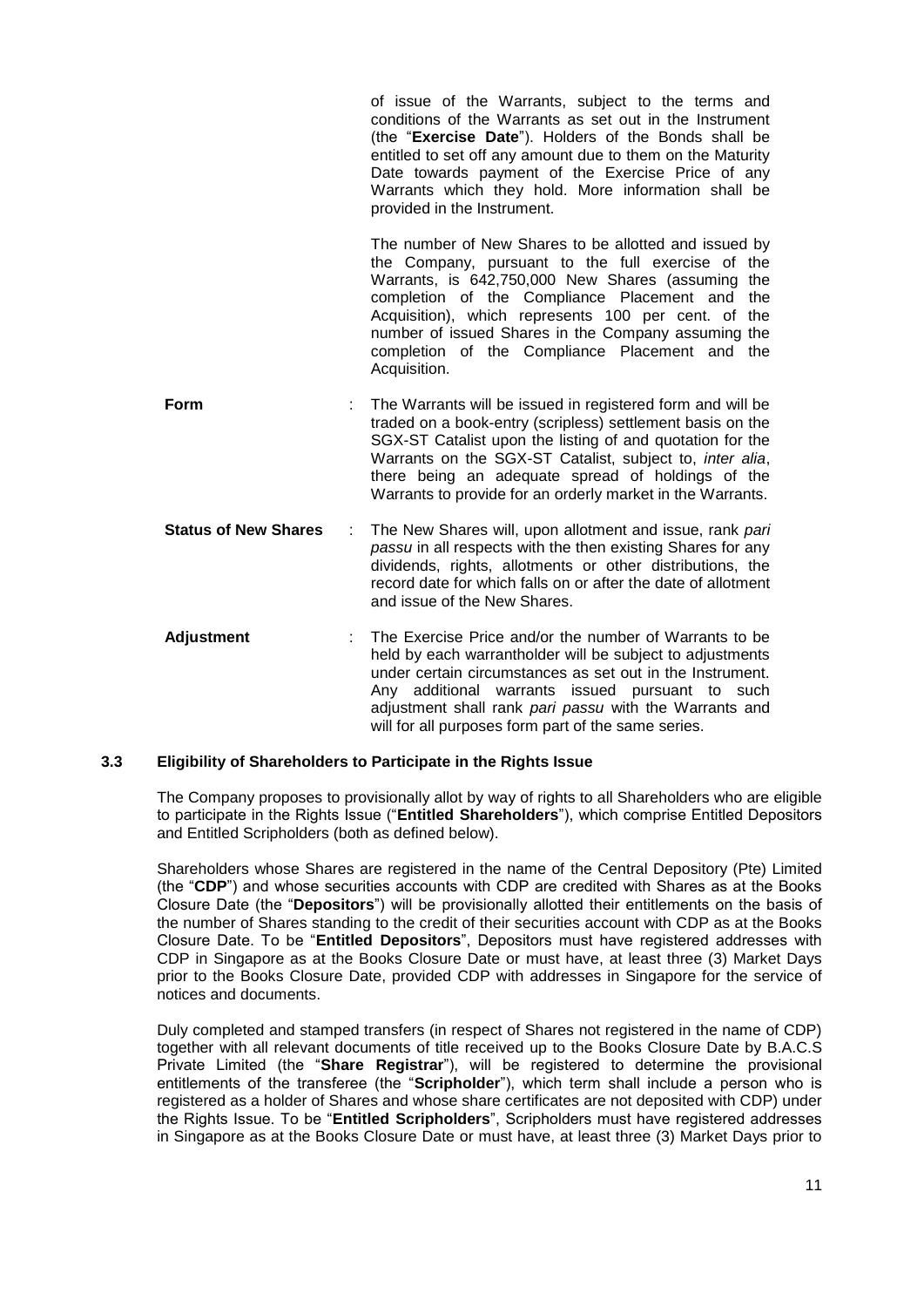the Books Closure Date, provided the Share Registrar with addresses in Singapore for the service of notices and documents.

For practical reasons and in order to avoid violation of relevant legislation applicable in countries other than Singapore, the Rights Issue is only made in Singapore and the Bonds with Warrants will not be offered to Shareholders with registered addresses outside Singapore as at the Books Closure Date and who have not at least three (3) market days prior to the Books Closure Date, provided to the Company, the CDP or the Share Registrar, as the case may be, addresses in Singapore for the service of notices and documents (the "**Foreign Shareholders**"). The Offer Information Statement (to be set out in detail below) to be issued for the Rights Issue and its accompanying documents will not be mailed outside Singapore. Accordingly, no provisional allotments of the Bonds with Warrants will be made to Foreign Shareholders and no purported acceptance thereof or application will be valid. Entitlements to the Bonds with Warrants which would otherwise accrue to Foreign Shareholders will, if practicable, be sold "nil-paid" on the SGX-ST after dealings in the provisional allotments of Bonds with Warrants commence.

Such sales may, however, only be effected if the Company, in its absolute discretion, determines that a premium can be obtained from such sales, after taking into account expenses to be incurred in relation thereto. The net proceeds from all such sales, after deduction of all expenses therefrom, will be pooled and thereafter distributed to Foreign Shareholders in proportion to their respective shareholdings as at the Books Closure Date and sent to them at their own risk by ordinary post, where the amount of net proceeds to be distributed to any single Foreign Shareholder is not less than S\$10.00. In the event the amount is less than S\$10.00, the Company shall be entitled to retain or deal with such net proceeds as the Directors may, in their absolute discretion, deem fit in the interests of the Company and no Foreign Shareholder shall have any claim whatsoever against the Company or CDP and their respective officers in connection therewith. Where such provisional allotments of Bonds with Warrants are sold "nilpaid" on the SGX-ST, they will be sold at such price or prices as the Company may, in its absolute discretion, decide and no Foreign Shareholder shall have any claim whatsoever against the Company or CDP and their respective officers in respect of such sales or the proceeds thereof, the provisional allotments of Bonds and the Warrants represented by such provisional allotments.

For the avoidance of doubt, it is intended for completion of each of the Compliance Placement and Acquisition to take place before the Books Closure Date and therefore, holders of the Placement Shares and the Consideration Shares will be entitled to participate in the Rights Issue.

### **3.4 Renounceability of the Rights Issue**

Entitlements to subscribe for the Bonds with Warrants will be renounceable and are expected to be tradable on the Catalist of the SGX-ST over a period to be determined by the Directors in compliance with the Catalist Rules. Entitled Shareholders will be at liberty to accept, decline, renounce or trade, in whole or in part, their provisional allotments of the Bonds with Warrants and will be eligible to apply for Bonds with Warrants in excess of their provisional allotments under the Rights Issue. For the avoidance of doubt, the Warrants will be issued free with the Bonds on the basis of one Warrant for every one Bond successfully subscribed for, fractional entitlements to be disregarded.

Entitlements which are not allotted or taken up for any reason (including any fractional entitlements to the Bonds with Warrants) will be aggregated and used to satisfy applications, if any, for excess Bonds with Warrants or otherwise disposed of or dealt with in such manner as the Directors may, in their absolute discretion, deem fit in the interests of the Company.

#### **3.5 Purpose of the Rights Issue**

The Rights Issue has been proposed to raise funds for (a) repayment of amounts owing by the Group previously incurred in relation to its printing business; and (b) general working capital purposes and future acquisitions for its new chemical and investment related businesses.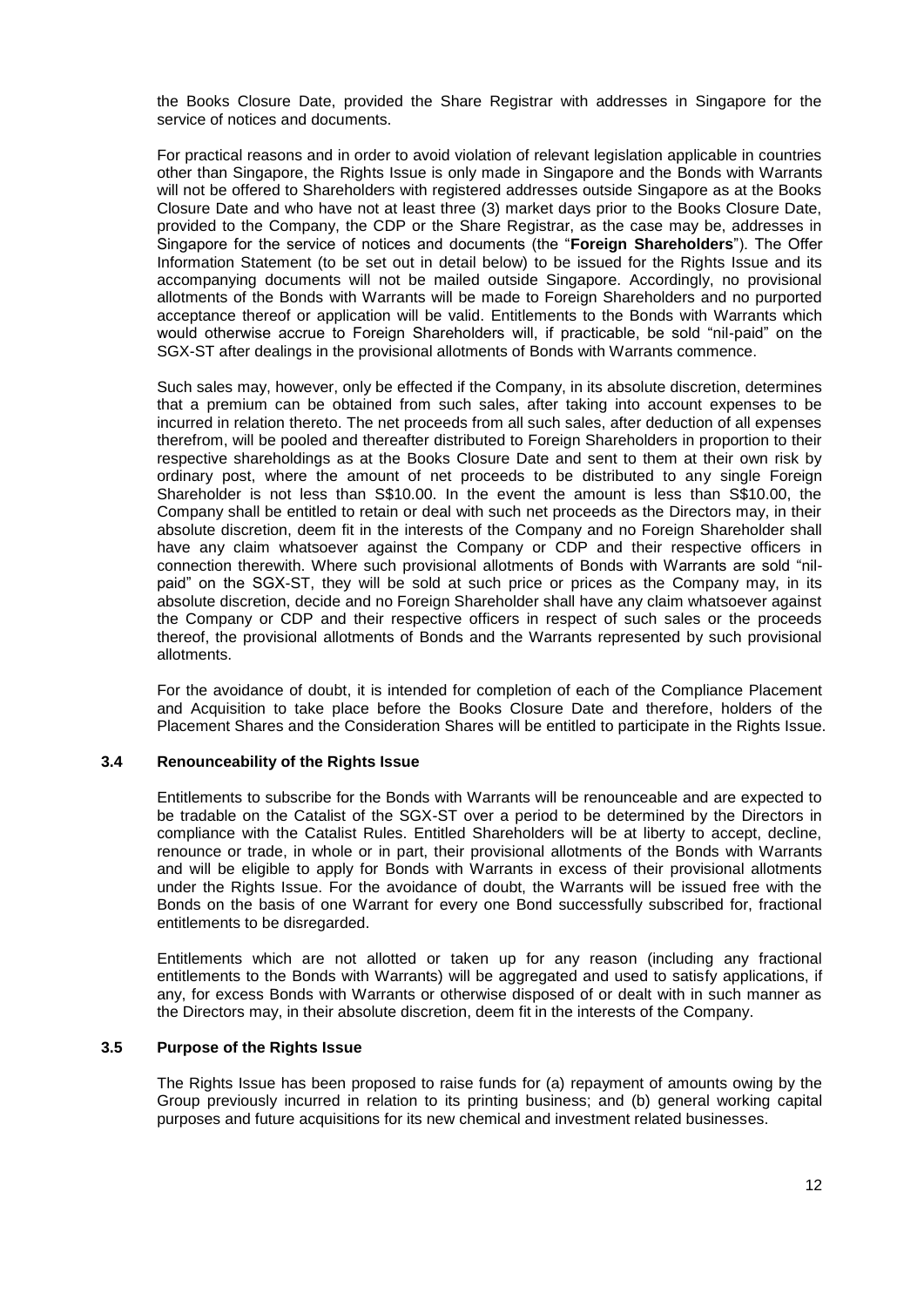As mentioned in paragraph 1.7.3 herein, the Directors note that after taking into consideration the Group's present bank facilities as well as the Compliance Placement Proceeds, the working capital available to the Group is not sufficient to meet its present requirements in view of the outstanding liabilities that have been incurred by the Group's printing business in the past and also the working capital requirements of the new chemical trading business. The Company is therefore proposing to undertake the Rights Issue to strengthen the Group's balance sheet and improve its cash flow position.

# **3.6 Shareholders' Intention/Undertaking to Subscribe**

As at the date of this announcement, Mr Shi Jiangang, the Executive Chairman of the Company, has indicated to the Company his non-binding intention to, *inter alia*, subscribe for and/or procure subscriptions for, and pay and/or procure payment for all of his Bonds with Warrants entitlements under the Rights Issue (the "**SJG Intention**"). The aggregate payment for the subscription of his Bonds with Warrants entitlements under the Rights Issue are to be partially offset from the outstanding amounts owed to him by the Company of up to approximately S\$287,000 as at the date of this announcement. The amounts owed to Mr Shi Jiangang comprise accrued amounts owing by the Company pursuant to the terms of his service agreement.

As at the date of this announcement, Mr Sam Kok Yin, an Executive Director of the Company, has irrevocably undertaken to the Company, *inter alia*, to subscribe for and/or procure subscriptions for, and pay and/or procure payment for all of his Bonds with Warrants entitlements under the Rights Issue (the "**SKY Irrevocable Undertaking**"). The aggregate payment for the subscription of all his Bonds with Warrants entitlements under the Rights Issue are to be fully offset from the outstanding amounts owed to him by the Company (approximately S\$1,827,000 as at the date of this announcement). The amounts owed to Mr Sam Kok Yin comprise shareholder's loans provided by Mr Sam Kok Yin to the Company as well as accrued amounts owing by the Company to him pursuant to the terms of his service agreement.

In view of the SJG Intention and the SKY Irrevocable Undertaking, the Rights Issue will not be underwritten by any financial institution.

# **3.7 Use of Rights Issue Proceeds**

The maximum estimated net proceeds from the Rights Issue will be approximately S\$8,090,000 (the "**Rights Issue Net Proceeds**")(1), after further deducting estimated professional and related expenses incurred in connection with the Rights Issue (assuming the Bonds are fully subscribed for).

### **Note:**

1. As disclosed in paragraph 3.6 above, the aggregate payment for the subscription of Mr Shi Jiangang's and Mr Sam Kok Yin's Bonds with Warrants entitlements under the Rights Issue will be partially and fully offset by the outstanding amounts owed to them by the Company.

Assuming the Rights Issue is fully subscribed, the Company intends to use the Rights Issue Net Proceeds in the following proportions:

| Use of Rights Issue Net Proceeds                                                                                    | <b>Percentage Allocation (%)</b> |
|---------------------------------------------------------------------------------------------------------------------|----------------------------------|
| Repayment of amounts owing incurred by 20% to 30%<br>the printing business                                          |                                  |
| For working capital and future acquisitions 70% to 80%<br>for its new chemical and investment<br>related businesses |                                  |

Assuming all the Warrants issued under the Rights Issue are exercised, the estimated gross proceeds from the exercise of the Warrants will be approximately S\$12,855,000 ("**Warrants Exercise Proceeds**"). As and when the Warrants are exercised, the Warrants Exercise Proceeds raised may, at the discretion of the Directors, be applied towards working capital and future acquisitions for the Group's new chemical and investment related businesses.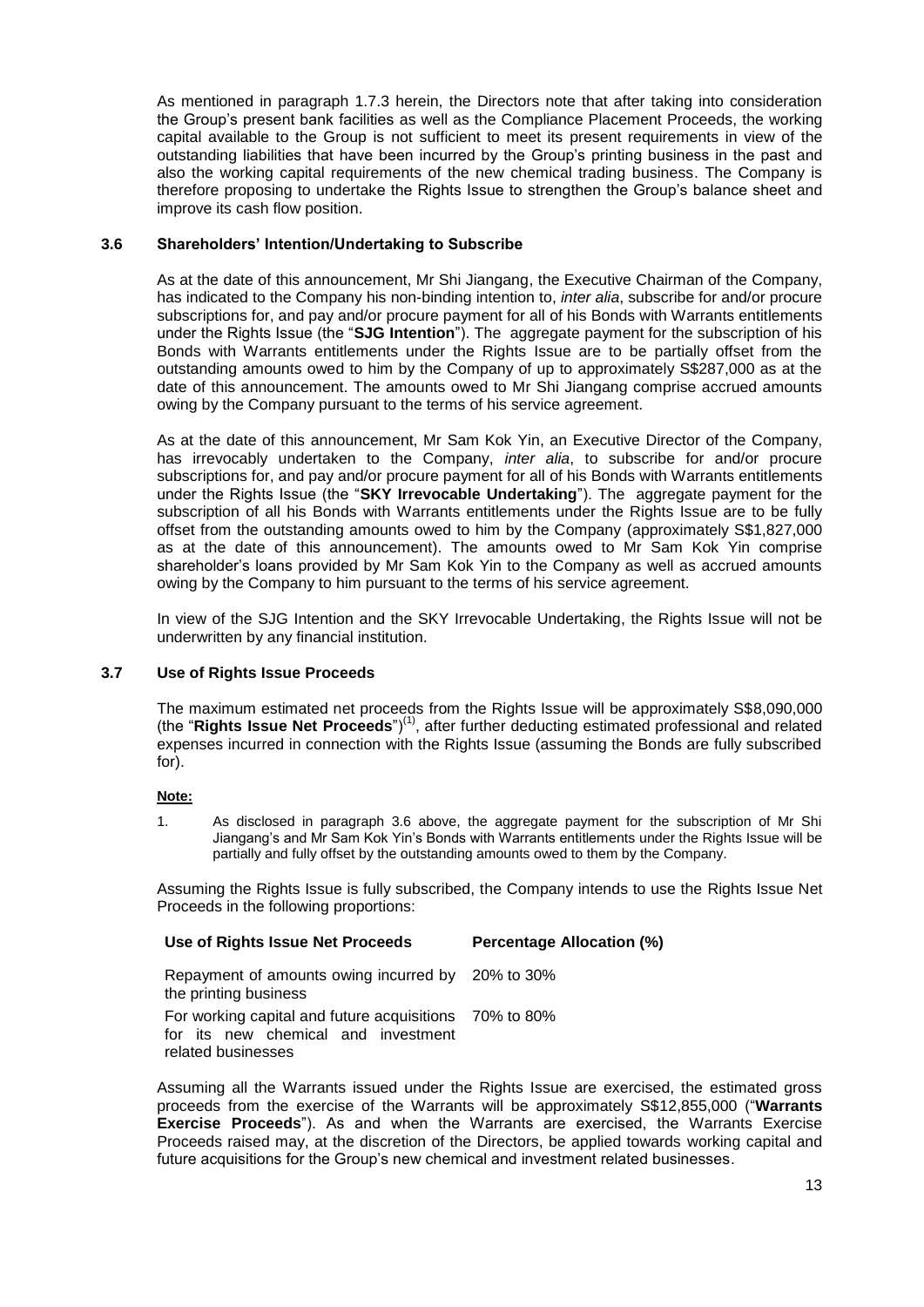Pending the deployment of the net proceeds from the Rights Issue and the exercise of the Warrants, the net proceeds may be deposited with banks and/or financial institutions or invested in short-term money market instruments or used for any other purposes on a short-term basis as the Directors may deem appropriate in the interests of the Group.

The Company will make periodic announcements on the utilisation of the proceeds from the Rights Issue, as the funds from the Rights Issue are materially disbursed and provide a status report on the use of the proceeds from the Rights Issue in the Company's annual report.

The Directors are of the opinion that, having regard to the need to repay amounts owing by the Group previously incurred in relation to its printing business and OSC's requirement for working capital in order to expand and scale up its business to an appropriate level, after taking into consideration:

- (a) the Group's present bank facilities, the working capital available to the Group is not sufficient to meet its present requirements; and
- (b) the Group's present bank facilities, the Compliance Placement Proceeds and the proceeds from the Rights Issue (even if the Rights Issue is only subscribed to by Mr Shi Jiangang and Mr Sam Kok Yin pursuant to the SJG Intention and the SKY Irrevocable Undertaking respectively), the working capital available to the Group will be sufficient to meet its present requirements.

### **3.8 Approvals**

The Rights Issue is subject to, *inter alia*, the following:

- (a) the approval from Shareholders at the EGM to be convened for, *inter alia*, approval of the Rights Issue;
- (b) the in-principle approval of the SGX-ST (such approval not having been withdrawn or revoked on or prior to the closing date of the Rights Issue) for the listing of and quotation for, the New Shares on the SGX-ST, and if such approval is granted subject to conditions, such conditions being acceptable to the Company; and
- (c) the lodgement of the Offer Information Statement (as set out in detail below) together with all other accompanying documents by the Company with the Authority.

The Company will be making an application through the Sponsor to the SGX-ST for the listing of and quotation for the Warrants and the New Shares on the SGX-ST Catalist, and will make the necessary announcement upon receipt of the listing and quotation notice from the SGX-ST.

### **3.9 Adjustments to the Call Option Granted to Mr Shi Jiangang and Mr Sam Kok Yin**

Reference is made to the subscription agreement dated 8 May 2014 (the "**Subscription Agreement**") entered into between the Company and each of Mr Shi Jiangang and Mr Sam Kok Yin, pursuant to which, *inter alia*, a call option was granted to Mr Shi Jiangang and Mr Sam Kok Yin giving them the option to require the Company to allot and issue an aggregate of 210,000,000 new ordinary shares in the capital of the Company (the "**Option Shares**") at the price of S\$0.05 per Option Share (the "**Exercise Price**"). Pursuant to the terms of the Subscription Agreement, the Rights Issue may constitute an event giving rise to adjustments to the Exercise Price and the number of Option Shares.

The Company will make further announcements in relation to these adjustments when appropriate. Shareholders are advised that the adjustments to the Option Shares arise as a result of the Rights Issue (in accordance with the terms of the Subscription Agreement) and that there will be no adjustments to the Option Shares if the Rights Issue is not effected.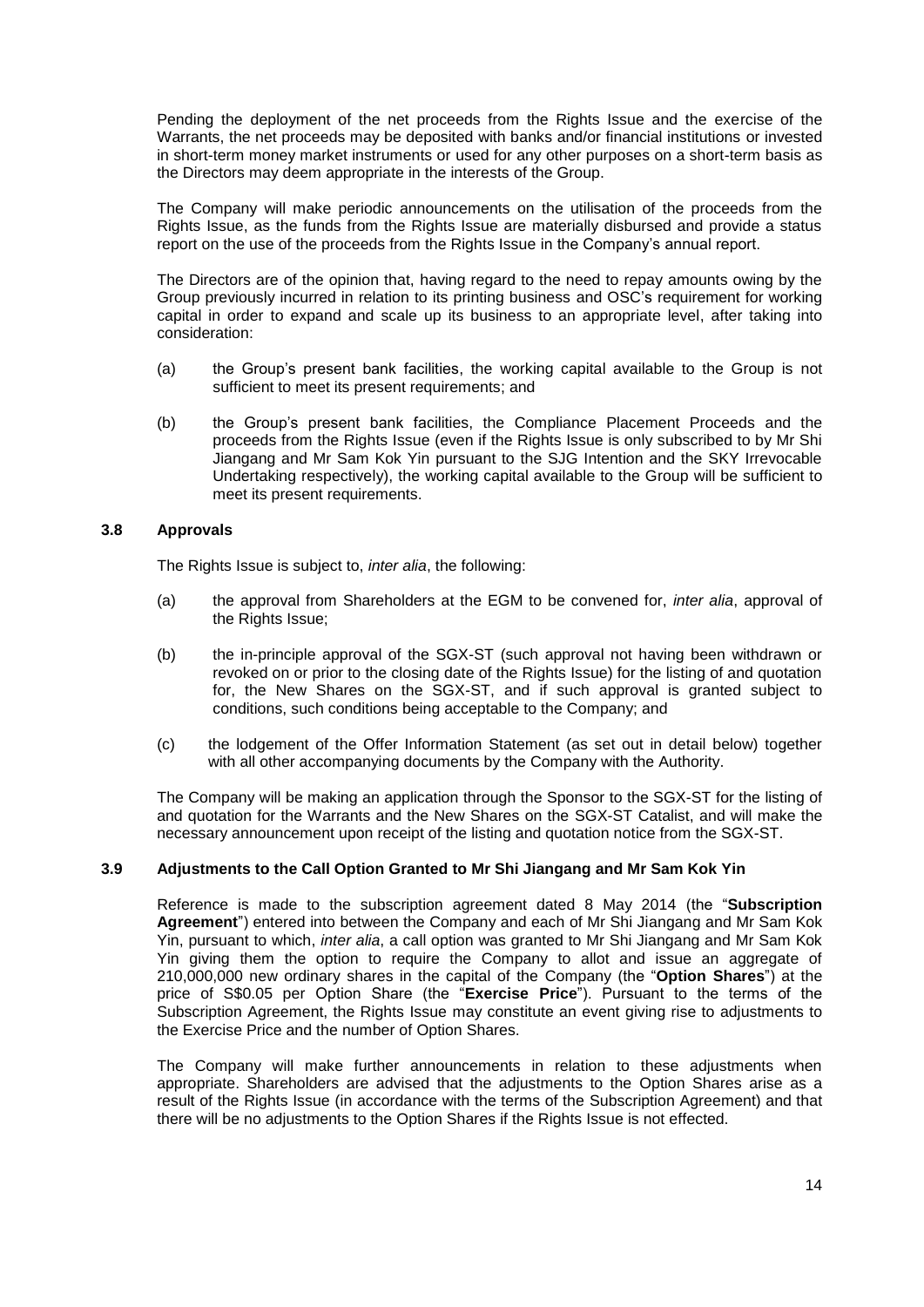# **3.10 Offer Information Statement**

The terms and conditions of the Rights Issue are subject to such changes as the Directors may deem fit. The final terms and conditions of the Rights Issue will be contained in the Offer Information Statement to be issued by the Company in due course following the EGM, if the Rights Issue is approved at the EGM. All Entitled Shareholders will receive the appropriate application forms and accompanying documents at their Singapore addresses.

# **4. DOCUMENTS AVAILABLE FOR INSPECTION**

Copies of the following documents are available for inspection during normal business hours from 9.00 a.m. to 5.00 p.m. at the Company's registered office at 9 Joo Koon Circle, Singapore 629041 for a period of 3 months from the date of this announcement:

- (a) the Placement Agreements; and
- (b) the SPA:
- (c) the Constitution of the Company;
- (d) the non-binding letter of intention by Mr Shi Jiangang dated 17 June 2016; and
- (e) the irrevocable letter of undertaking by Mr Sam Kok Yin dated 17 June 2016.

# **5. FURTHER INFORMATION AND ACTION BY SHAREHOLDERS**

The Company will make further announcements relating to the Compliance Placement, Acquisition and/or Rights Issue as and when necessary.

A circular containing further details of, *inter alia*, the Acquisition and Rights Issue, together with a notice of the EGM will be despatched to Shareholders in due course.

In the meantime, Shareholders are advised to exercise caution in dealings with the Shares, to read this announcement and any further update announcement(s) released by the Company carefully and should consult their stockbrokers, bank managers, solicitors or other professional advisers if they have any doubt about the actions they should take.

### **6. INTERESTS OF DIRECTORS AND CONTROLLING SHAREHOLDERS**

None of the Directors or controlling shareholders of the Company has any interest, direct or indirect, in the Compliance Placement or Acquisition or Rights Issue, other than through their respective shareholdings in the Company and save as disclosed in this announcement.

# **7. DIRECTORS' RESPONSIBILITY STATEMENT**

The Directors collectively and individually accept full responsibility for the accuracy of the information given in this announcement and confirm, after making all reasonable enquiries, that to the best of their knowledge and belief, this announcement constitutes full and true disclosure of all material facts about the Compliance Placement, the Acquisition, the Rights Issue, the Company and its subsidiaries, and the Directors are not aware of any facts the omission of which would make any statement in this announcement misleading. Where any information has been extracted from published or publicly available sources, the sole responsibility of the Directors has been to ensure through reasonable enquiries that such information has been accurately and correctly extracted from such sources or, as the case may be, accurately reflected or reproduced in this announcement in its proper form and context.